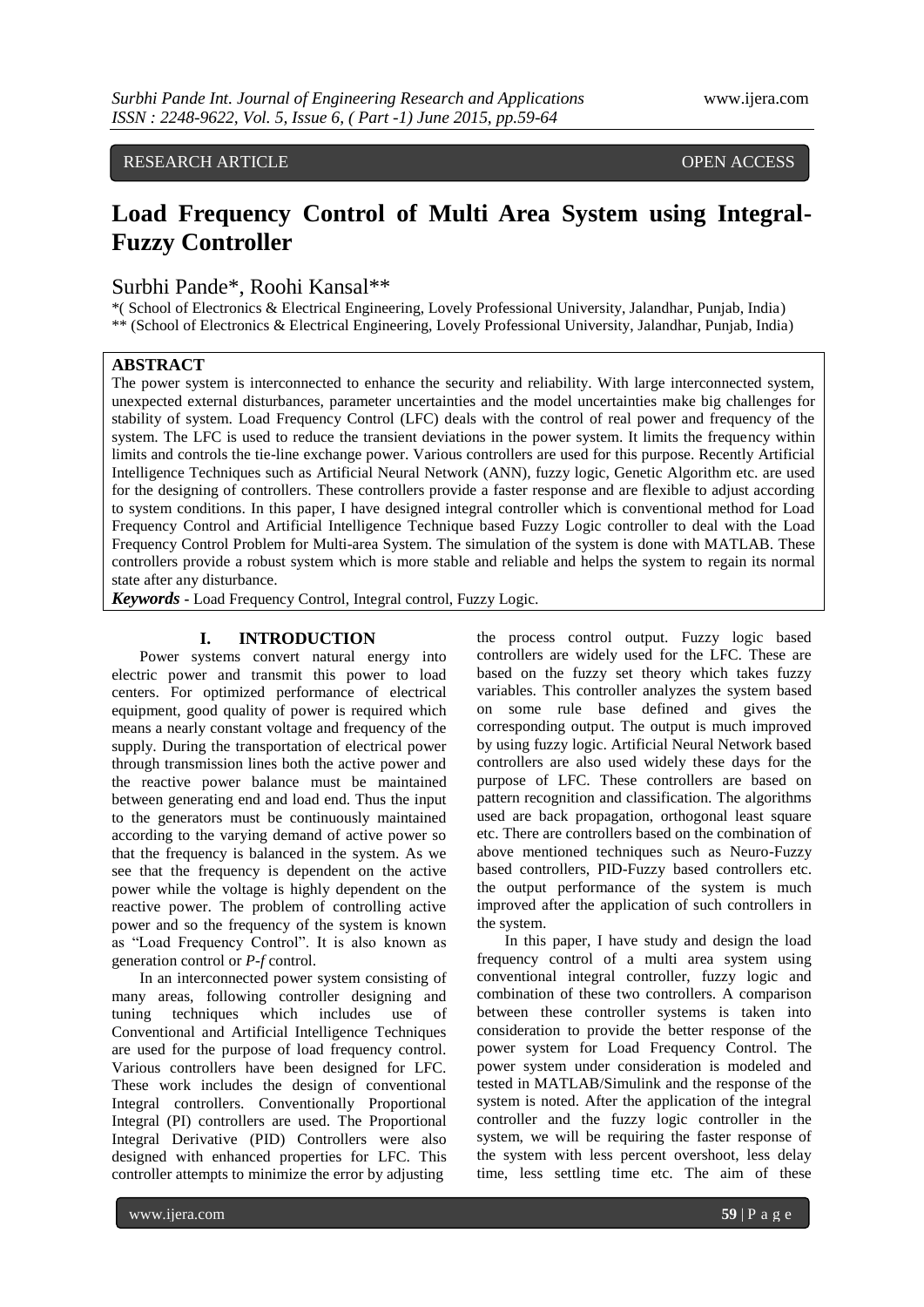controllers is to restore the frequency to its nominal value in the shortest time possible whenever there is change in demand. It should be coupled with minimum frequency transients and zero- steady state error.

# **II. LOAD FREQUENCY CONTROL**

The LFC controls the loading of the generators of the system at normal frequency. The frequency of a system remains constant or under nominal conditions when active power generation and its demand remain in balanced condition. Due to change in load, there is a deviation in the frequency of the system from the nominal frequency, known as frequency error Δf. This error signal is used by the load frequency control system to change the generation to bring the system under normal condition. The LFC system control the inlet valve opening of the prime movers according to change in loading condition of the system. For large systems and multi area systems automatic control devices or controllers are used in loop of LFC system. The first and foremost task of LFC is to keep the frequency constant against the randomly varying active power loads, which are also known as unknown external disturbance.

## **II.I Mechanism**

When the load demand varies on generating unit, unbalance between the real power input and output occurs. This difference between input and output of real power is supplied by the stored kinetic energy of rotating parts of that unit.

Kinetic Energy (KE) = 
$$
\frac{1}{2}
$$
 I  $\omega^2$ 

Where,  $I =$  moment of inertia of rotating part.  $\omega$  = angular speed of rotating part.

The kinetic energy, angular speed and frequency are directly proportional to each other. The frequency change is given by  $\Delta f$  and is sensed by a speedgovernor system. This value is fed back through a feedback control system to control the position of inlet valve of prime mover so as to maintain balance between input and output of real power. Thus in this way frequency variation is controlled in the system. So the Load frequency control loop senses the change in frequency  $\Delta f$  and change in tie line power  $\Delta P_{\text{tie}}$ which gives the change in rotor angle of the system  $\Box$  and the change in this angle due to change in loading conditions i.e.  $\Delta \Box$  is need to be corrected for the balance of system. These error signals are given to prime mover for an increment in torque. The prime mover changes the generator output by  $\Delta P_g$  which in turn bring the values of  $\Delta f$  and  $\Delta P_{\text{tie}}$  within the specified limits.

Another task of the LFC is to regulate the tie-line power exchange error. In order to improve the fault tolerance limit of the whole power system, these different areas of generating units are connected through tie-lines. The tie-line power induces a new error into the control problem of tie-line power exchange error. When a sudden active power load changes in an area, the area gets this power via tielines from other areas. But the area that is subjected to the load change should balance it on its own and without external support. Otherwise there would be economic conflicts between the GENCOS and TRANSCOS of areas. Hence each area requires a separate load frequency controller to regulate the tieline power exchange error so that all the areas in an interconnected power system can set their set-points accordingly. A major problem with the interconnection of the power systems results in huge increase in both the order of the system and the number of the tuning controller parameters. Thus when we model such complex power systems, the model and parameter approximations cannot be avoided. Therefore, the requirement of the LFC is to be robust against the uncertainties of the system model and the variations of system parameters in real.



Fig 2.1 Schematic Diagram of Load Frequency Control

The schematic diagram of a Load Frequency Control is shown in figure 2.1

# **III. DYNAMICS OF GENERATION SYSTEM**

### **III.I Generator**

For LFC, we focus on the frequency output of the generator instead of the energy transformation. Swing equation for synchronous machine is-

$$
\frac{2H}{\omega_{\rm e}}\,\frac{d^2\Delta\delta}{dt^2}=\,\Delta P_m-\Delta P_{\rm e}
$$

For small speed change,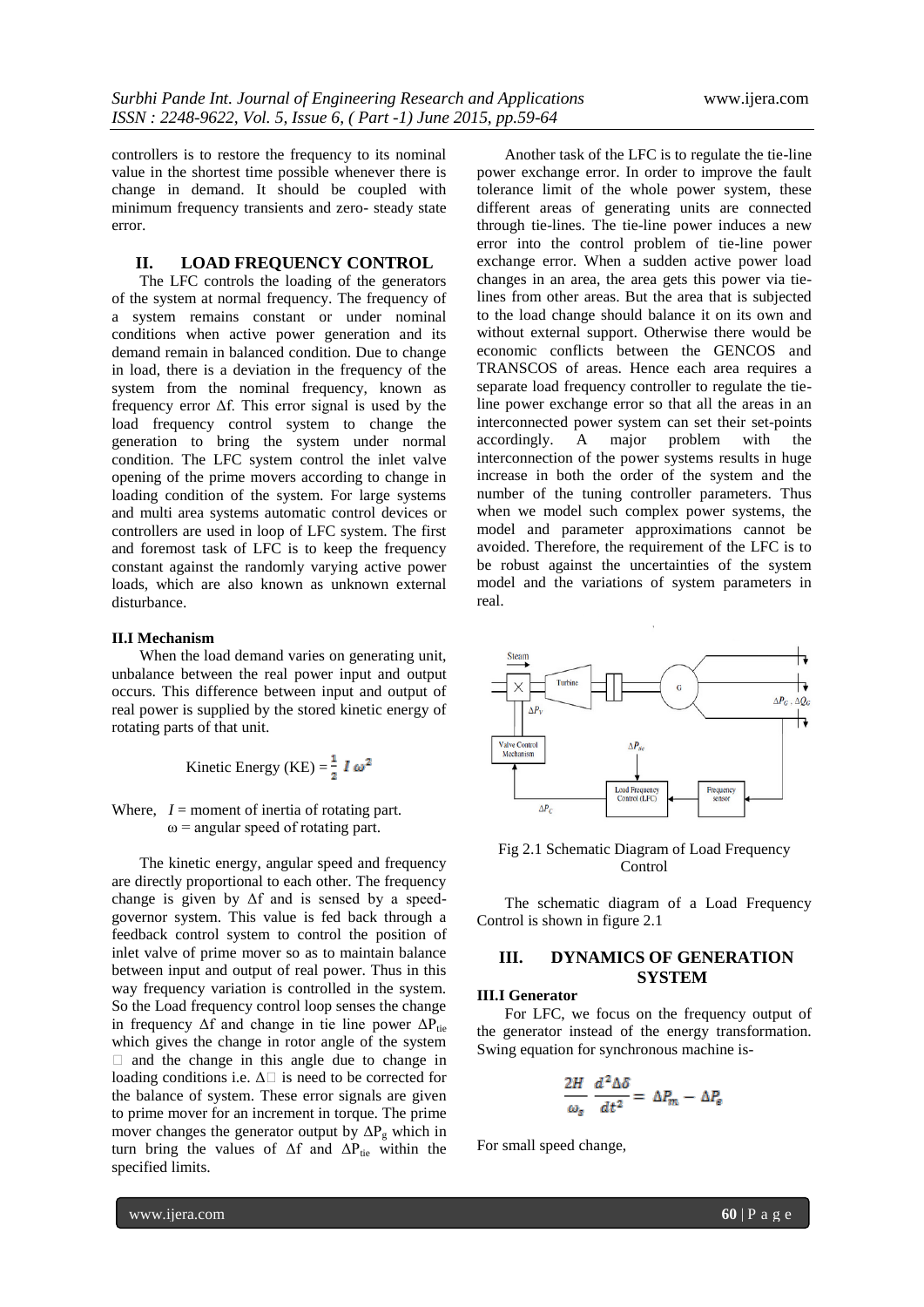$$
\frac{d\Delta \frac{\omega}{\omega s}}{dt} = \frac{1}{2H} \left( \Delta P_m - \Delta P_e \right)
$$

Taking Laplace transformation

$$
\Delta\Omega(s) = \frac{1}{2Hs} \big( \Delta P_m(s) - \Delta P_e(s) \big)
$$

#### **III.II Load**

For a composite load, the speed-load characteristics is given by the equation

$$
\Delta P_{\rm e} = \Delta P_{\rm L} + D \Delta \omega
$$

Where,  $\Delta P_L(S)$  = Load change independent of frequency

 $D\Delta\omega$  = Load change dependent on frequency

$$
D = \frac{\% \ change \ in \ load}{\% \ change \ in \ frequency}
$$

#### **III.III Turbine**

The transfer function of non-reheat turbine is

given by<br> $G_T(s) = \frac{\Delta P_m(s)}{\Delta P_v(s)} = \frac{1}{\tau_t s}$ 

Where  $\tau_{ts}$  = Time constant. Its value lies between 0.2 to 2 seconds.

#### **III.IV Speed governing system**

From speed governor characteristics,

$$
\Delta P_g = \Delta P_{ref} - \frac{1}{R} \Delta \omega
$$

The relation between  $\Delta P_g$  and  $\Delta P_v$  is

$$
\Delta P_v = \frac{1}{1 + \tau_g} \Delta P_g \ (s)
$$

**III.V Tie lines**

The equation representing tie line is given as

$$
\Delta P_{tie} (s) = \frac{1}{s} T_{ij} \left( \Delta F_i (s) - \Delta F_j (s) \right)
$$

Where  $\Delta P_{\text{tie}}$  = tie line exchange power between two areas

 $T_{ij}$  = tie line synchronizing torque between two areas.

#### **III.VI Area control error**

The Area Control Error (ACE) can be defined as

$$
ACE_i = \sum_{j=1\ldots n, j\neq i} \Delta P_{tie\ ij} + B_i \Delta F_i
$$

Where  $B_i$  = frequency response characteristic for area

The output of each generation area is given by ACE. All the frequency errors and tie line power errors will be zero if we can make the ACE as zero.

#### **III.VII Parallel operation**

The power generating units are connected in parallel for their operation. The equations related to such condition are given as

$$
M_{eq} = \sum_{i=1\ldots n} M_i
$$
  

$$
D_{eq} = \sum_{i=1\ldots n} D_i
$$
  

$$
B_{eq} = \sum_{i=1\ldots n} \frac{1}{R_i} + \sum_{i=1\ldots n} D_i
$$

Where  $M_{eq} =$  Equivalent generator inertia constant  $D_{eq} =$  Load damping constant

Beq = Frequency Response characteristic

#### **IV. INTEGRAL CONTROLLER**

The integral controller used for the purpose of LFC is comprised of a frequency sensor and an integrator. The work of frequency sensor is to sense the change in frequency or frequency error  $(\Delta f)$  of the system due to load change or fault condition. This frequency error signal is then fed to the integrator. This frequency error which is given as the input to integrator is known as "Area Control Error" (ACE). Thus we can say that ACE is the frequency change of an area which is given to integral control action loop to bring the system in steady state and keep frequency error as zero i.e.  $ACE = \Delta f$ . Thus the integrator work as

$$
\Delta P_c = -k_i \int \Delta f \, . \, dt
$$

Where  $\Delta P_c$  = Power command signal  $K_i$  = integral gain constant.

The signal  $\Delta P_c$  is given as input to speed changer and makes it move according to the stability requirement. The integral gain constant controls the rate of integration and so the speed response of the control loop of the system. The block diagram for a system having integrator and frequency sensor is shown in figure 4.1



Fig 4.1 Block Diagram of Integral Controller

In this figure,

www.ijera.com **61** | P a g e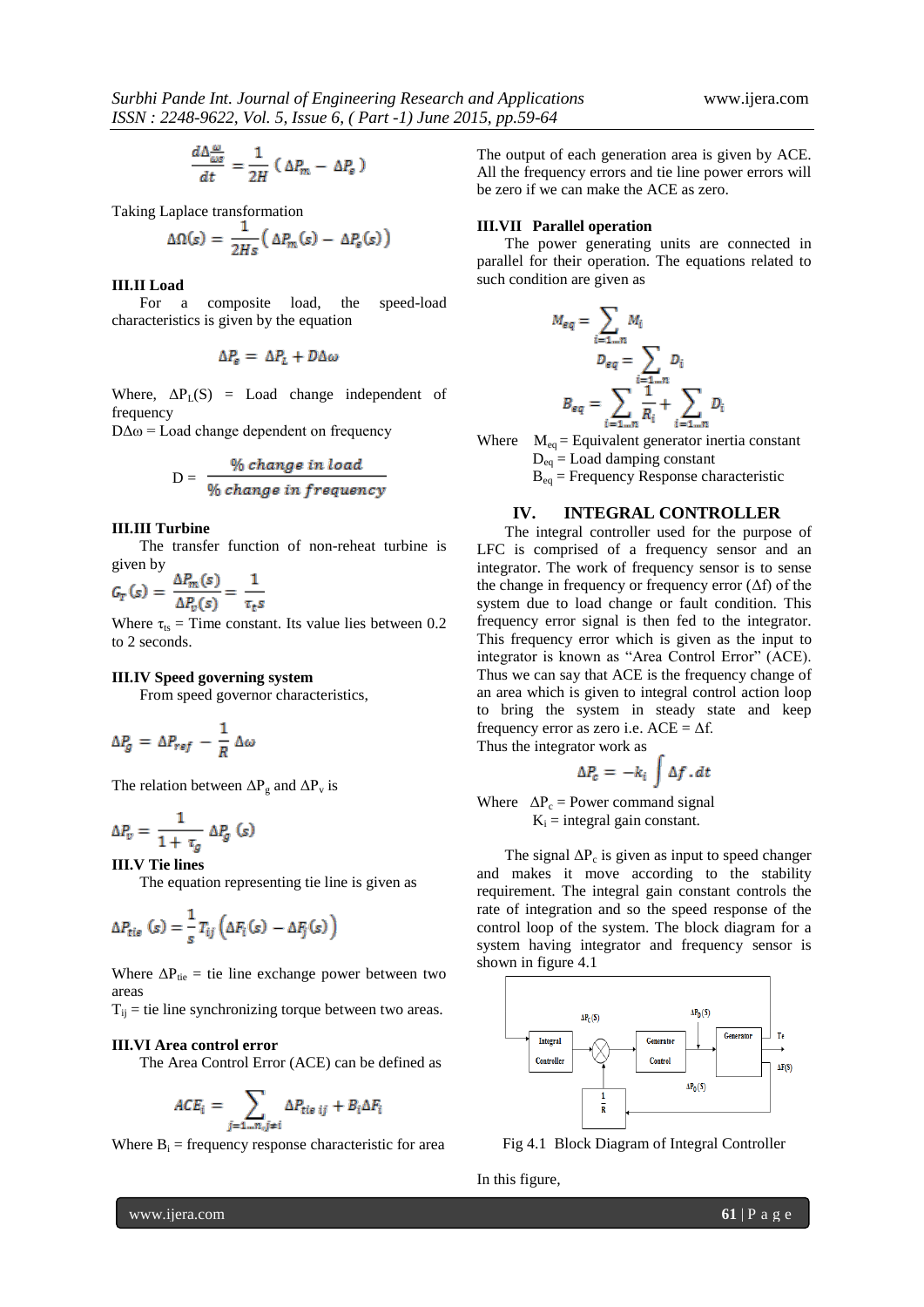$R = speed$  regulation feedback parameter  $\Delta P_G(s)$  = incremental changes in generation  $\Delta P_D(s)$  = incremental changes in load  $\Delta F(s)$  = incremental changes in frequency

**V. FUZZY LOGIC CONTROLLER**

The fuzzy logic controller works in a same way as human by adjusting the input signal to system based on the changes in output parameters. The fundamental fuzzy logic control approach consist of four elements-

1. Fuzzification

- 2. Interference system
- 3. Rule base
- 4. Defuzzification



Fig 5.1 Block Diagram of Fuzzy Logic

Fuzzification is the process of changing crisp value to a fuzzy value. This fuzzy value carries uncertainty in it. This value is represented by membership functions. Fuzzy control loop consist of fuzzy reasoning and rule base to give the decisions. Knowledge Base defines the parameters and variables of the fuzzy set. Defuzzification is the process of changing the fuzzy values to a crisp value. It is basically interpreting fuzzy set membership degrees into decision or real value.

The Fuzzy logic based Load frequency controller is designed with two inputs. One input is Area Control Error and second input is differential of ACE. The output signal is the change of the control signal. For designing the controller, Mamdani type fuzzy interference engine has selected and centroid method is used for defuzzification. The membership function gives the range upto which an input belongs to a fuzzy set. We have use triangular membership functions are used for both input and output of the fuzzy logic controller. Five membership functions are being used with the set of 25 rule base to define the control problem of LFC. These are given in table 5.1

TABLE 5.1: FUZZY RULES

| <b>ACE</b> |   |   |   |   |   |   |
|------------|---|---|---|---|---|---|
|            |   | Μ |   | O | P |   |
| A          | Μ |   |   |   |   | O |
|            |   |   |   | N | Ο | P |
| C          | Ō | N | Ō | Ō | P | P |
|            | D | O | 0 | D | P | P |
| E          |   | O | D |   |   |   |

NB : Negative Big, NS : Negative Small, Z : Zero, PS : Positive Small. PB : Positive Big

The membership functions for the controller are



These membership functions are used to describe the linguistic variables. If-Then statement is used for designing the control rules. This system is then implemented in the actual system to enhance the performance of the system.

## **VI. SIMULATION AND RESULT**

The four area system consisting of Thermal Power systems with non-reheat type turbine are simulated. This system is connected with integral controller, fuzzy controller and a combination of integral fuzzy controller. The response of the system is taken with 1% of variation in frequency in each Area. The frequency deviation and tie-line power value for different area is as shown in figures. The steady state error is eliminated in the system with Tie-Line Bias Control. The combination of tie line power error and frequency are used to make ACE linear.

The response of four area system without any controller and with 1% frequency deviation in each area is shown in figure 6.1. The tie line power variation is shown in figure 6.2. The frequency response of the system with integral controller is shown in figure 6.3 and its tie line power is shown in figure 6.4. The system response with fuzzy controller is shown in figure 6.5 and 6.6. The system frequency deviation and tie line power with combined integral and fuzzy logic based controller is shown in figure 6.7 and 6.8.



Fig 6.1 Frequency response of four area system

www.ijera.com **62** | P a g e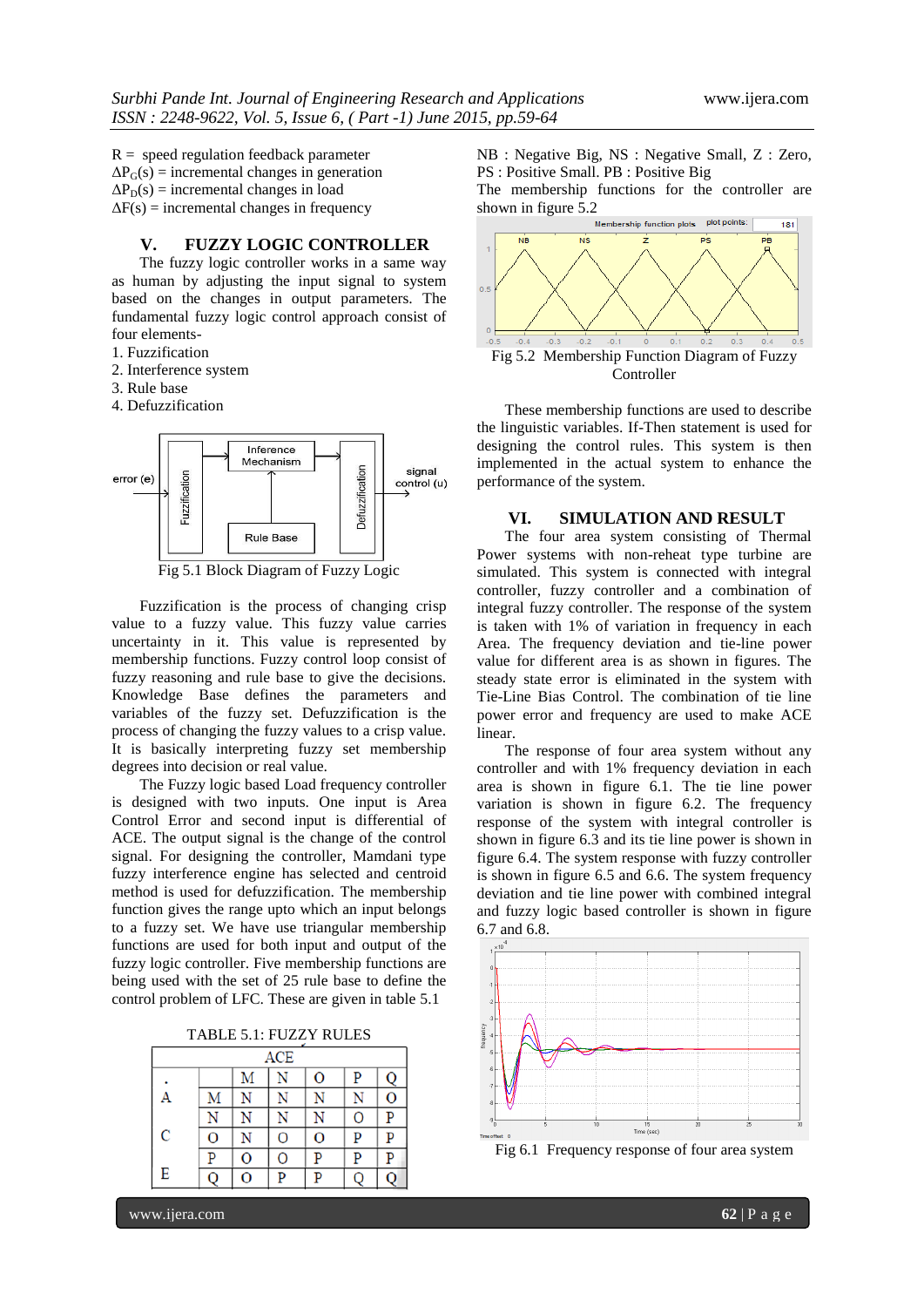

Fig 6.2 Tie line power of four area system



Fig 6.3 Frequency Response of Four Area System with Integral Controller



Fig 6.4 Tie Line Power of Four Are System with Integral Controller



Fig 6.5 Frequency response of four area system with Fuzzy Controller



Fig 6.6 Tie Line Power of Four Area System with Fuzzy Controller



Controller



Fig 6.8 Tie line Power with Integral Fuzzy Controller

# **VII. CONCLUSION**

In this paper, a multi area power system is designed. This area is simulated with the help of MATLAB. Then I have designed integral controller and fuzzy logic based controller for this system. The controllers are designed such that whenever some disturbance in frequency response or fault occurs in the system, then the system would be able to regain its original normal operating condition in least time. This makes the system more stable and reliable. When the system is simulated with MATLAB with Integral controller, we observed that the system is able to regain its nominal operating condition with zero steady state error. This improves the safety of the system and makes system more reliable. Now, when the fuzzy logic controller is connected in the